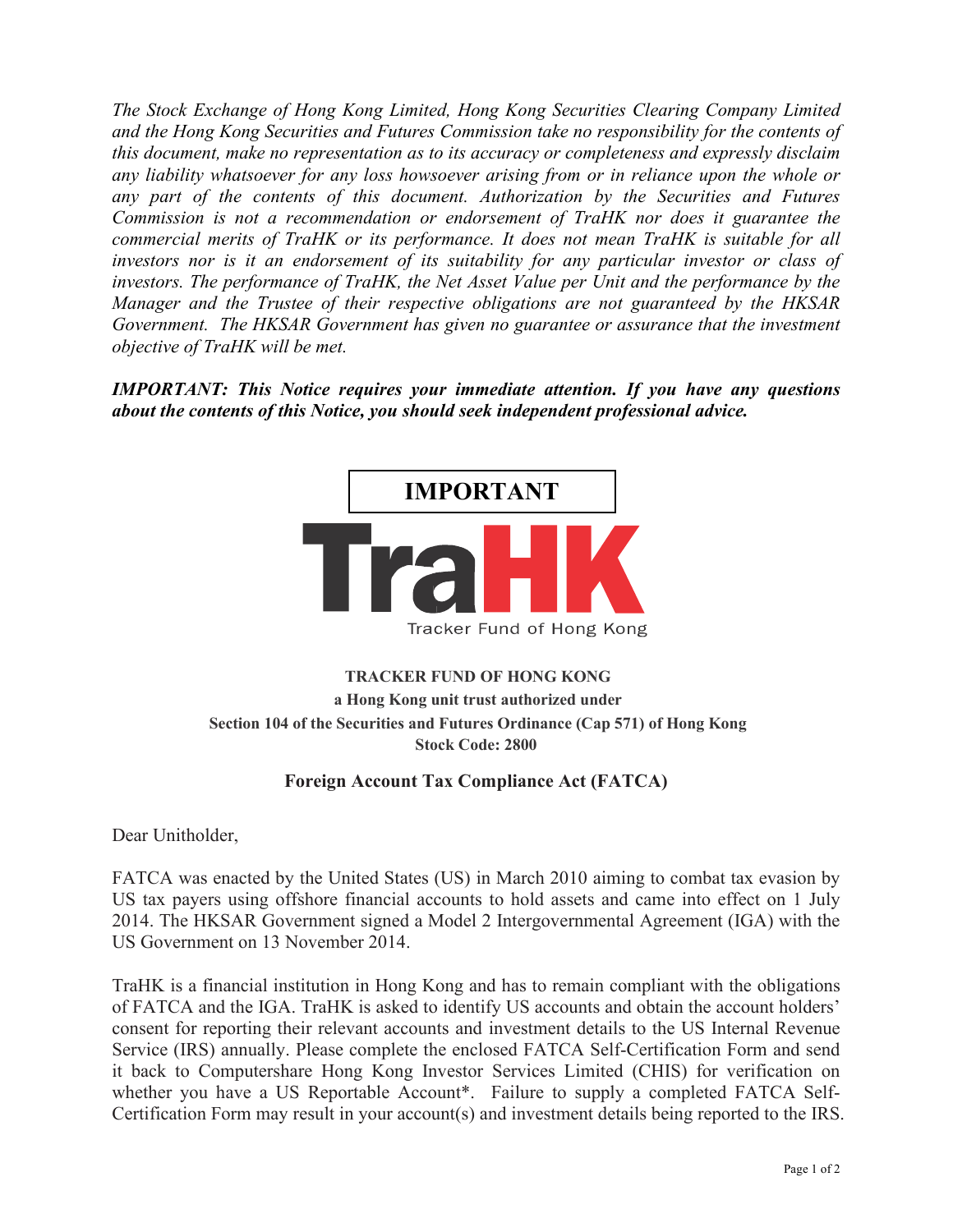#### **If you are NOT a US Person or a Temporary Visitor to the US, but you HAVE US Indicia\*\* on your account, you will be required to provide "Curing" Documentation to verify that you are a Non-US Person, in addition to the completed form.**

Acceptable Curing Documentation (please provide one of the following; COPIES ONLY, do not send original documents):

- For individual, Hong Kong permanent identity card or a passport issued by an authorized government body that includes the individual's name and is typically used for identification purpose, and Certificate of Loss of Nationality of the US, if applicable.
- For entity, Certificate of Incorporation.

For units which are held by joint individuals, a separate Self-Certification Form is required for completion by each individual unitholder.

**Please note the Chinese version of Self-Certification Form is for reference only. Please complete the English version of Self-Certification Form for verification.** As personal data may be collected from you, a copy of Personal Information Collection Statement which sets out the policies and practices of TraHK and CHIS with regard to any personal data provided by you is enclosed for your information. If you have any query about completing the Self-Certification Form, you may call CHIS at 852 2862 8555. Should you have any query regarding the FATCA or the IGA or its implications on your account(s), please consult your financial or tax advisor.

Yours faithfully,

**State Street Global Advisors Asia Limited Manager** 

<sup>\*</sup> US Reportable Account means a Financial Account maintained by a Reporting Financial Institution and held by one or more Specified U.S. Persons or by a Non-U.S. Entity with one or more Controlling Persons that is a Specified U.S. Person. Notwithstanding the foregoing, an account will not be treated as a U.S. Reportable Account if such account is not identified as a U.S. Reportable Account after application of the due diligence procedures in Annex I of the IGA.

<sup>\*\*</sup> Forms of US Indicia on your Account include: US mailing or residence address (includes a US Post Office Box) / US telephone number / Power of attorney or signing authority granted to a person with a US address / Standing instructions to transfer funds to an account maintained in the US.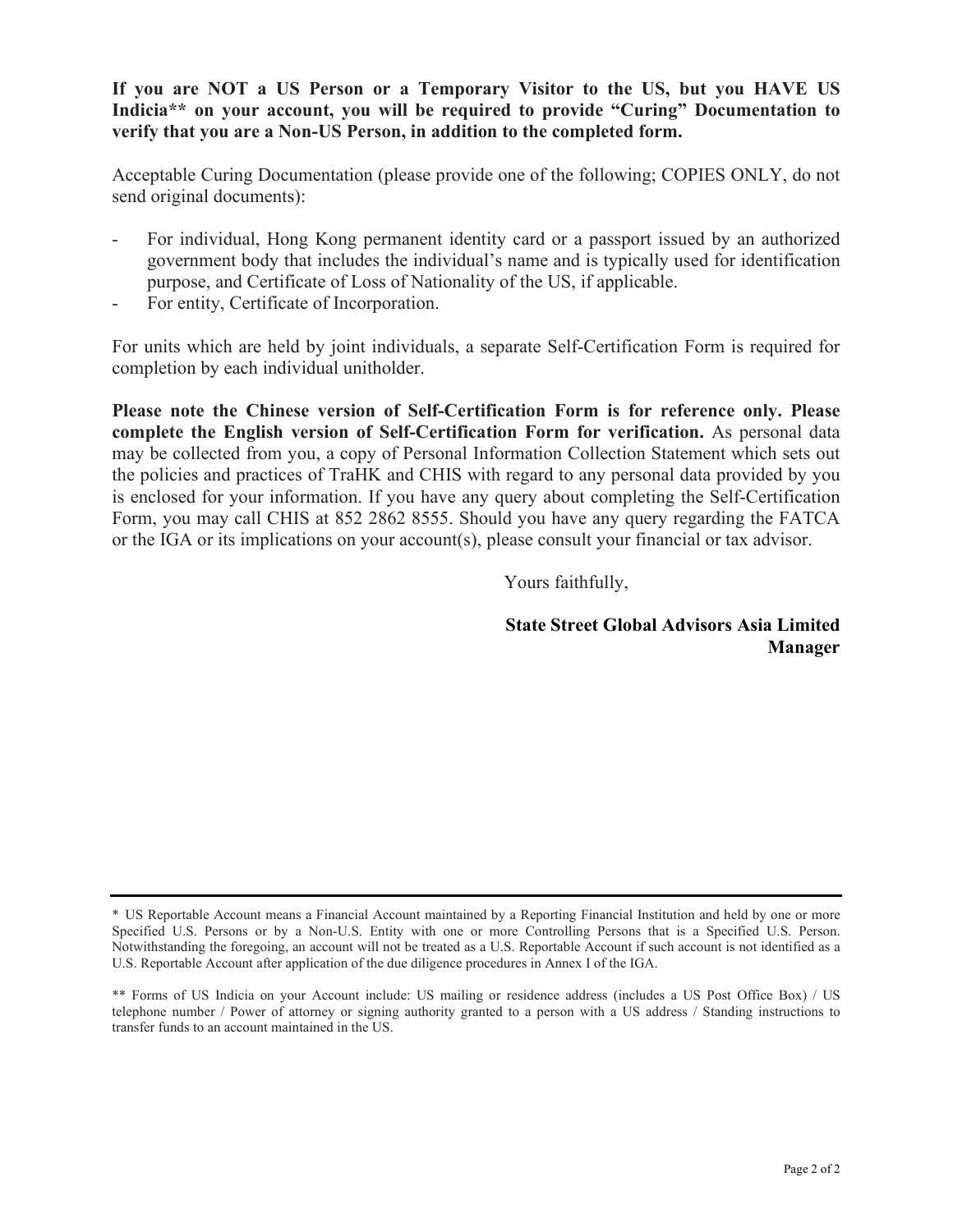香港聯合交易所有限公司、香港中央結算有限公司以及香港證券及期貨事務監察委員會對本文件之內容 概不負責,對其準確性或完整性亦不發表任何聲明,並明確表示不會就本文件全部或任何部份內容所產 生或因依賴該等內容而引起之任何損失承擔任何責任。證券及期貨事務監察委員會之批准並不表示推介 或認可盈富基金,亦非對盈富基金之商業價值或其表現之保證;其並不表示盈富基金適合所有投資者, 亦非認可其適合任何特定投資者或投資者類別。香港特區政府對盈富基金之表現、基金單位之資產淨值 以及經理人及信託人履行其各自之責任之表現均不作保證。香港特區政府並不擔保或保證盈富基金能夠 達致其投資目標。

重要提示:此通知務請即時查閱。閣下如對本通知內容有任何疑問,應尋求獨立專業意見。



重要通知

## 盈富基金 根據香港法例第571章證券及期貨條例第104條 成立之認可香港單位信託基金 股份代號:2800

## 《海外帳戶稅收合規法案》(簡稱《稅收合規法案》)

致基金單位持有人:

為打擊美國納稅人利用美國境外金融帳戶持有資產,逃避納稅責任的行為,美國於 2010 年 3 月制定了《稅收合規法案》,並於 2014 年 7 月 1 日開始正式實施該法案。香 港特別行政區政府於 2014 年 11 月 13 日與美國政府簽署了《跨政府協議》(版本二)。

盈富基金屬香港金融機構,必須導守《稅收合規法案》和《跨政府協議》的規定,履 行相關義務。盈富基金要求識別其美國帳戶持有人,並徵得該帳戶持有人的同意,將 他們相關帳戶和投資資料每年向美國稅務局進行申報。請填寫隨附的《稅收合規法案 納稅身份聲明表》,並寄回香港中央證券登記有限公司,以便盈富基金能夠核實你是 否屬於應申報的美國帳戶\*。未能提交已填寫及簽妥的《稅收合規法案納稅身份聲明 表》,有可能導致你的帳戶和投資資料被呈報予美國稅務局。

# 如果你並非美國人士或美國的短期訪客,但你的帳戶帶有美國身份標記\*\*,除須填寫 《稅收合規法案納稅身份聲明表》外,須額外提供「糾正」文件,以證明你並非美國 人士。

接納的糾正文件包括(請提供以下其中一項;僅需提供副本,請不要提交原件):

- 個人:香港永久性居民身份證,或獲授權的政府機構簽發載有相關人士姓名並 通常用於身份識別的護照,以及喪失美國國籍證明(如適用);
- 實體:實體註冊證明。